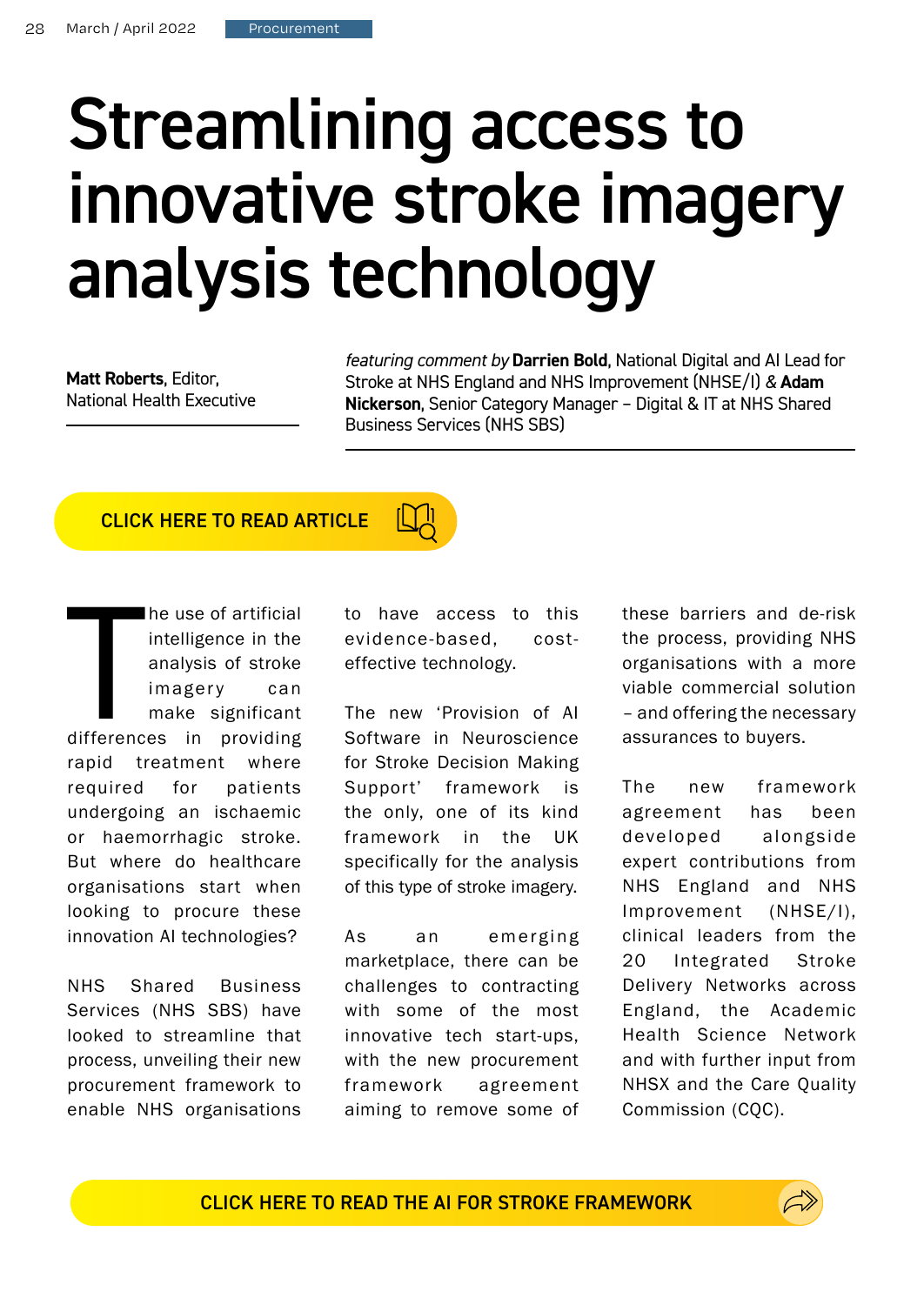## **But why does it matter?**

In the UK alone, each year over 100,000 people are affected by stroke, according to research by The Stroke Association.





outcomes for stroke patients was a key objective outlined in the NHS Long Term Plan.

This included a ten-fold increase in the proportion of patients receiving a thrombectomy after a stroke by 2022. Achieving this increased level is expected to mean 1,600 more people can live independently after their stroke each year.

Under the NHS Long Term Plan ambitions, the NHS also aims to have the best performance in Europe for delivering thrombolysis to all suitable patients by 2025.

## **The relationship between imagery and AI**

The stroke care milestones outlined also include the scaling up of technology to drive expansions in lifesaving treatments.

This includes the use of AI interpretation of CT and MRI scans regarding the suitability for thrombolysis and thrombectomy, though always as a supporting tool to clinical decisions.

Using AI solutions can reduce the decision-making time for both thrombolysis and thrombectomy, increasing the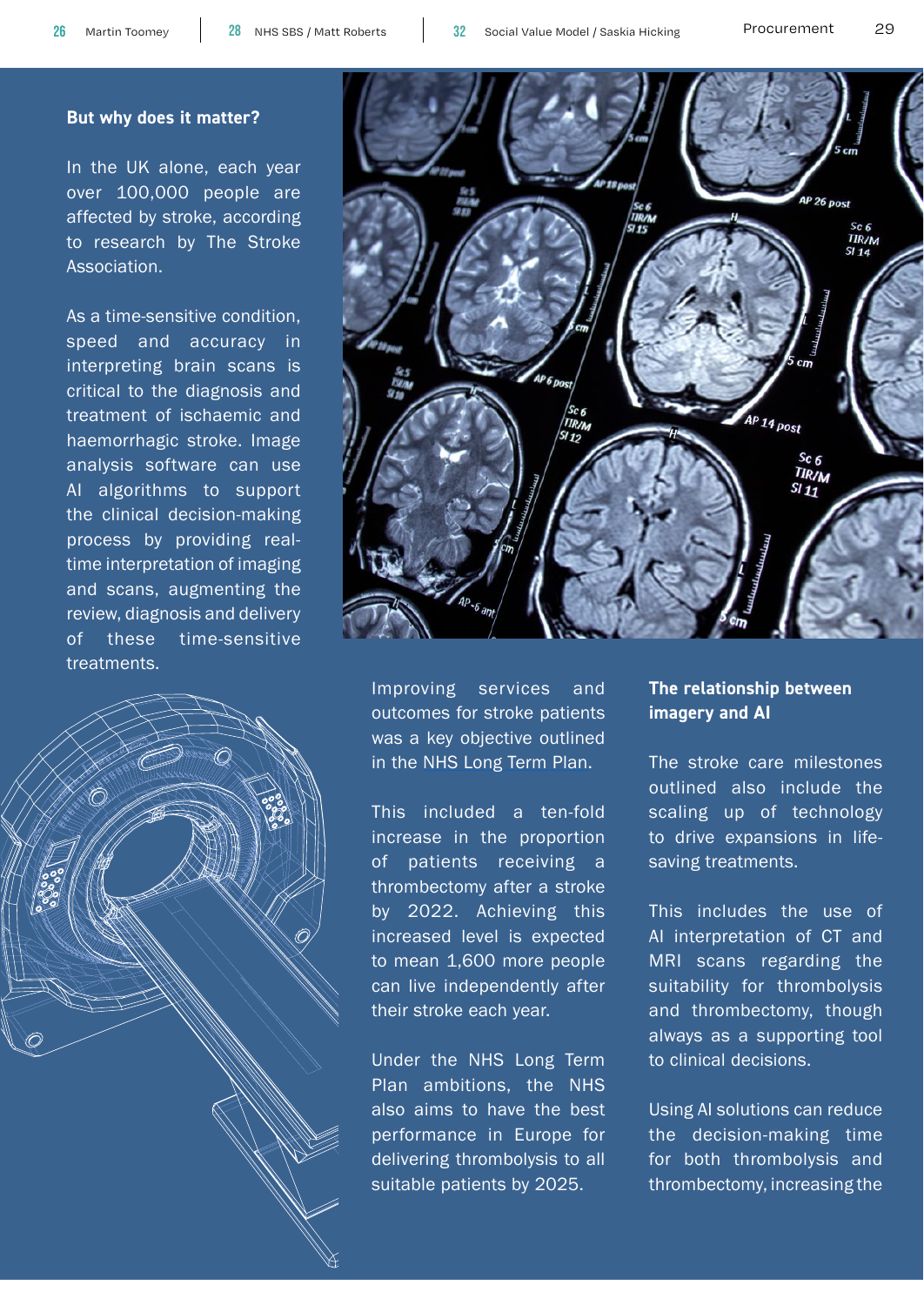

number of patients eligible for both interventions and improving the likely benefit of treatment.

When manual reviewing of brain scan imagery is undertaken remotely by a reporting doctor, it can take up to 30 minutes for a decision – according to data from NHS England's Diagnostics: Recovery and Renewal Report.

By comparison, an AI tool can provide interpretation of imagery within seconds.

The use of AI software has also been included as an integral part of the National Optimal Stroke Imaging Pathway (NOSIP), where it is designed to guide the efficient use of radiology resources and reduce duplication. Under NOSIP, the need for rapid acquisition and interpretation of appropriate brain and vessel imaging is prioritised during the initial assessment when a stroke is suspected in a patient.

AI solutions form a key part of achieving this rapid interpretation of the imaging, though being used prominently as a decision support – rather than as a substitute for expert radiological interpretation.

CLICK HERE TO VIEW DIAGNOSTICS REPORT